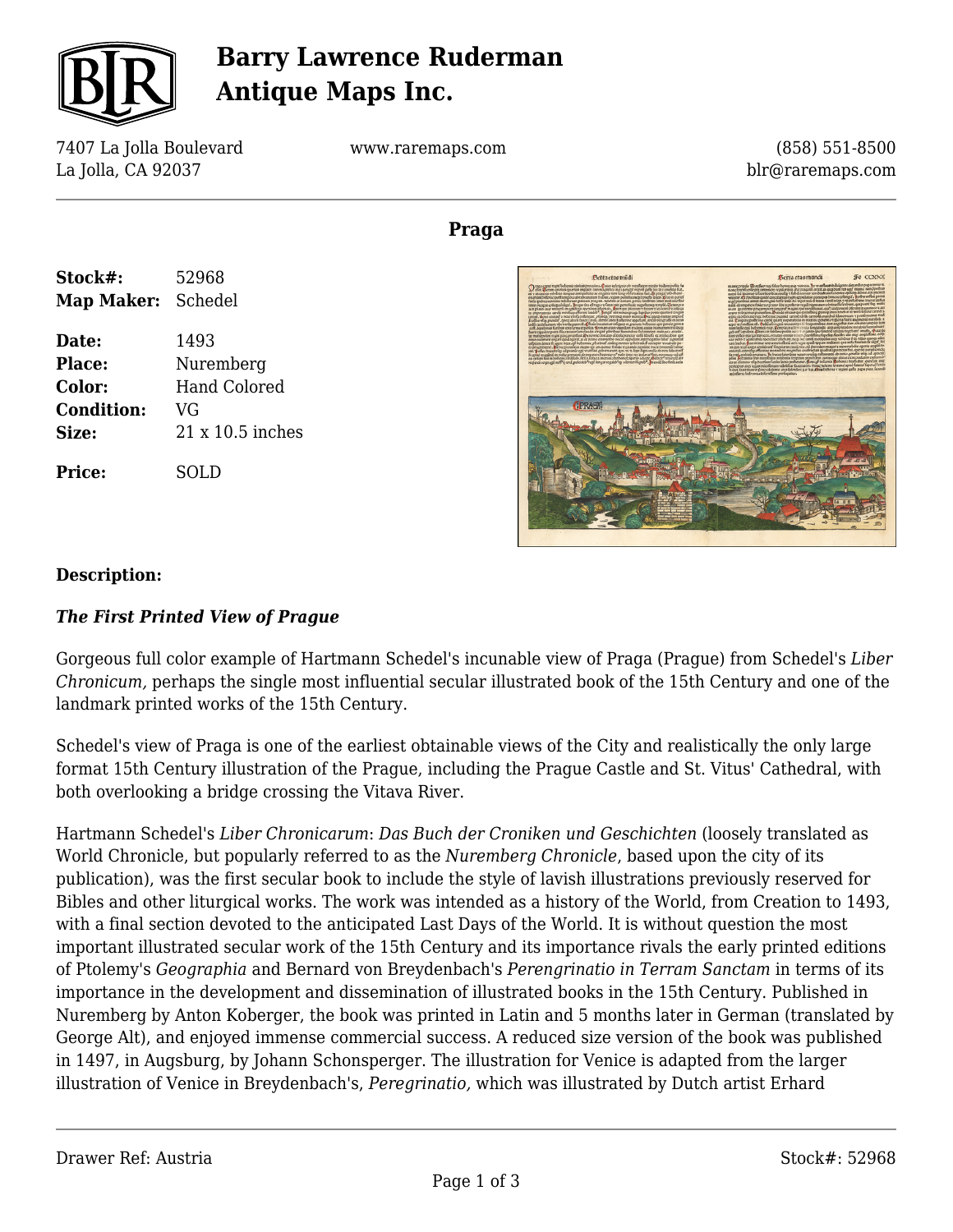

## **Barry Lawrence Ruderman Antique Maps Inc.**

7407 La Jolla Boulevard La Jolla, CA 92037

www.raremaps.com

(858) 551-8500 blr@raremaps.com

## **Praga**

Reuwich, who was working in Mainz in the 1480s. Schedel's view of Florence is one of the earliest obtainable views of the City and realistically the only large format 15th Century illustration available to collectors. The view is an adaptation of Francesco Rosselli's now lost six-sheet engraving of Florence, which is believed to have been engraved sometime between 1471 and 1482, known only through a single woodcut copy in the Kupferstichkabinett of Berlin. Rosselli is perhaps best known as the cartographer responsible for the Contarini-Rosselli World Map of 1506 (the first map to depict America, based upon information derived from Columbus) and his world map of 1508, the first depiction of the World in an Oval Projection, which includes a depiction of the Southern Continent which may have been the influence for the world maps of Piri Reis (1513), Lopo Homem (1519) and Juan Vespucci (1524).

Hartmann Schedel was a prominent physician and writer, who amassed one of the largest private book collections of the 15th Century. Schedel's work is illustrated by over 1800 woodcut images by Michael Wohlgemut (1434-1519) and his stepson Wilhelm Pleydenwurff (1460-1494). Wohlgemut, an important painter and xylographer, is perhaps best known as having been an early teacher of Albrecht Durer, who apprenticed in Wohlgemut's workshop from 1486 to 1489. It is believed that Durer was involved in the production of several of the illustrations in Schedel's *Liber Chronicarum,* as work on the illustrations commenced during the period when Durer was apprenticing with Wohlegut and a study of several of the illustrations suggests they may have been drawn by Durer, who would have prepared the drawings used as forms for the craftsmen who cut the woodblocks.

While the majority of the illustrations in the book depict the various saints, royalty, nobles and clergyman of the period, the work is perhaps best known for the large format views of a number of the major European Cities, including Rome, Venice, Paris, Vienna, Florence, Genoa, Saltzburg, Crakow, Breslau, Budapest, Prague, and major cities in the Middle East, including Jerusalem, Alexandria, Constantinople, as well as a number of cities in what would become the German Empire. The work also included a magnificent double page map of the World, a large map of Europe and several famous illustrations, including the "Dance of Death," and scenes from the Creation and the Last Judgement. While many of the double-page city views are less than accurate illustrations of the cities as they existed at the end of the 15th Century, the illustrations are of great importance in the iconographic history of each of the cities depicted. Some of the double-page views were also apparently offered separately for sale, including some which had been colored prior to sale.

Schedel's World map is based upon Ptolemy, omitting Scandinavia, southern Africa and the Far East, and depicting the Indian Ocean as landlocked. The depiction of the World is surrounded by the figures of Shem, Japhet and Ham, and the sons of Noah, who re-populated the Earth after the Flood. On the left, printed from a separate block, are pictures of various mythical creatures, based upon classical and early mediaeval travelers' accounts, including "a six-armed man, possibly based on a file of Hindu dancers so